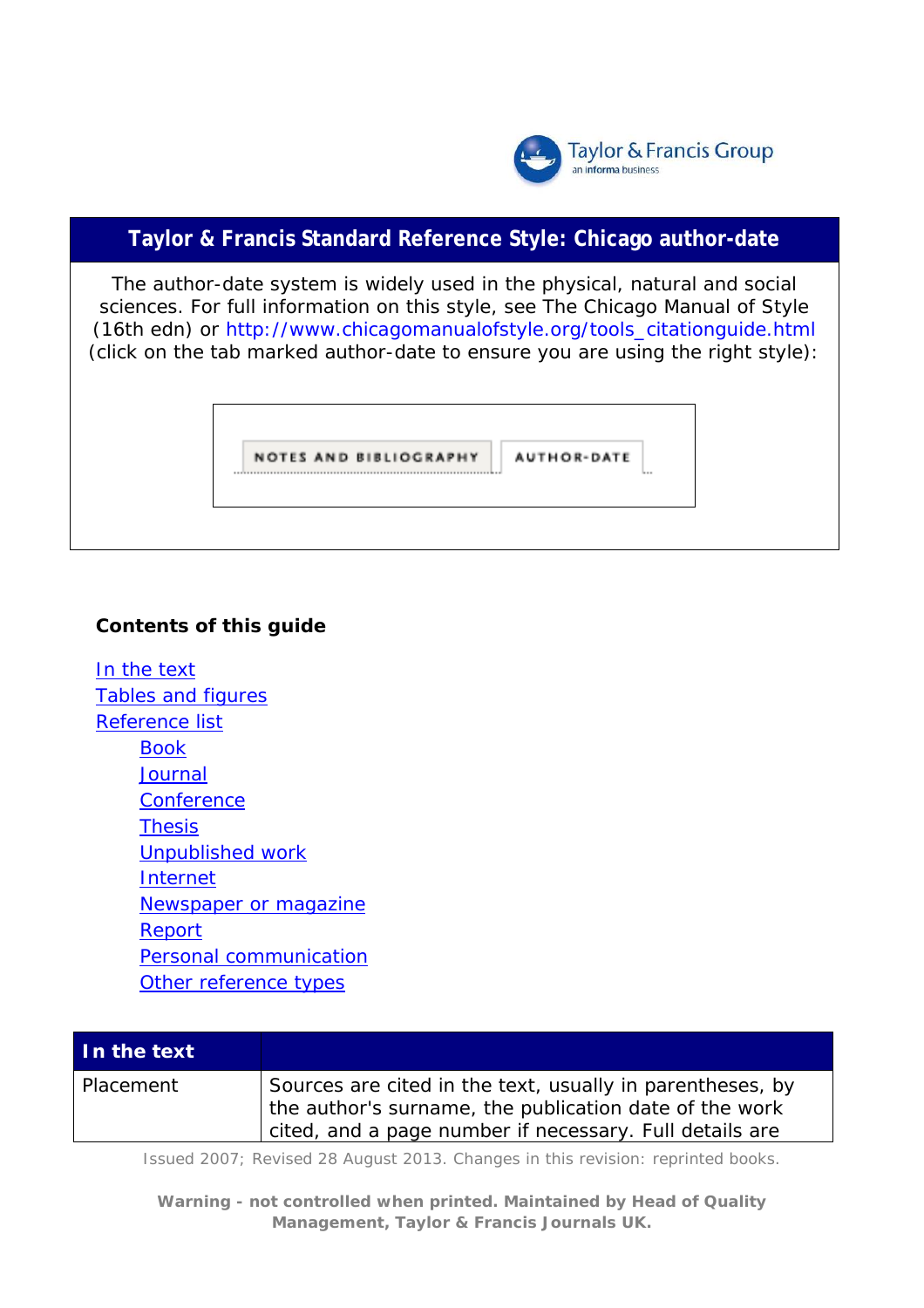|                                             | given in the reference list (under the heading References).<br>Place the reference at the appropriate point in the text;<br>normally just before punctuation. If the author's name<br>appears in the text, it is not necessary to repeat it, but the<br>date should follow immediately:<br>Jones and Green (2012) did useful work on this subject.<br>Khan's (2012) research is valuable.<br>If the reference is in parentheses, use square brackets for<br>additional parentheses:<br>(see, e.g., Khan [2012, 89] on this important subject). |
|---------------------------------------------|------------------------------------------------------------------------------------------------------------------------------------------------------------------------------------------------------------------------------------------------------------------------------------------------------------------------------------------------------------------------------------------------------------------------------------------------------------------------------------------------------------------------------------------------|
| Within the same<br>parentheses              | Separate the references with semicolons. The order of the<br>references is flexible, so this can be alphabetical,<br>chronological, or in order of importance, depending on the                                                                                                                                                                                                                                                                                                                                                                |
|                                             | preference of the author of the article. If citing more than<br>one work by an author, do not repeat the name:                                                                                                                                                                                                                                                                                                                                                                                                                                 |
|                                             | (Smith 2010, 2012; Khan 2012)                                                                                                                                                                                                                                                                                                                                                                                                                                                                                                                  |
|                                             | (Smith 2010, 2012, 84; Khan 2012, 54–60)                                                                                                                                                                                                                                                                                                                                                                                                                                                                                                       |
|                                             | (Smith 2012a, 2012b, 82; Khan 2012, 9)                                                                                                                                                                                                                                                                                                                                                                                                                                                                                                         |
| Repeat mentions<br>in the same<br>paragraph | Place the parenthetical citation after the last reference in<br>the paragraph or at the end of the paragraph before the<br>final full stop (period). If the reference is to a different<br>page, however, put the full citation at the first reference<br>and then include only the page number at the next<br>mention:                                                                                                                                                                                                                        |
|                                             | Text (Smith 2012, 54)  more text  "quoted text" (68).                                                                                                                                                                                                                                                                                                                                                                                                                                                                                          |
| With a quotation                            | Citation of the source normally follows a quotation, but<br>may be placed before the quotation to allow the date to<br>appear with the author's name:                                                                                                                                                                                                                                                                                                                                                                                          |
|                                             | As Smith (2012, 67) points out, "quoted text."                                                                                                                                                                                                                                                                                                                                                                                                                                                                                                 |
|                                             | As Smith points out, "quoted text" (2012, 67).                                                                                                                                                                                                                                                                                                                                                                                                                                                                                                 |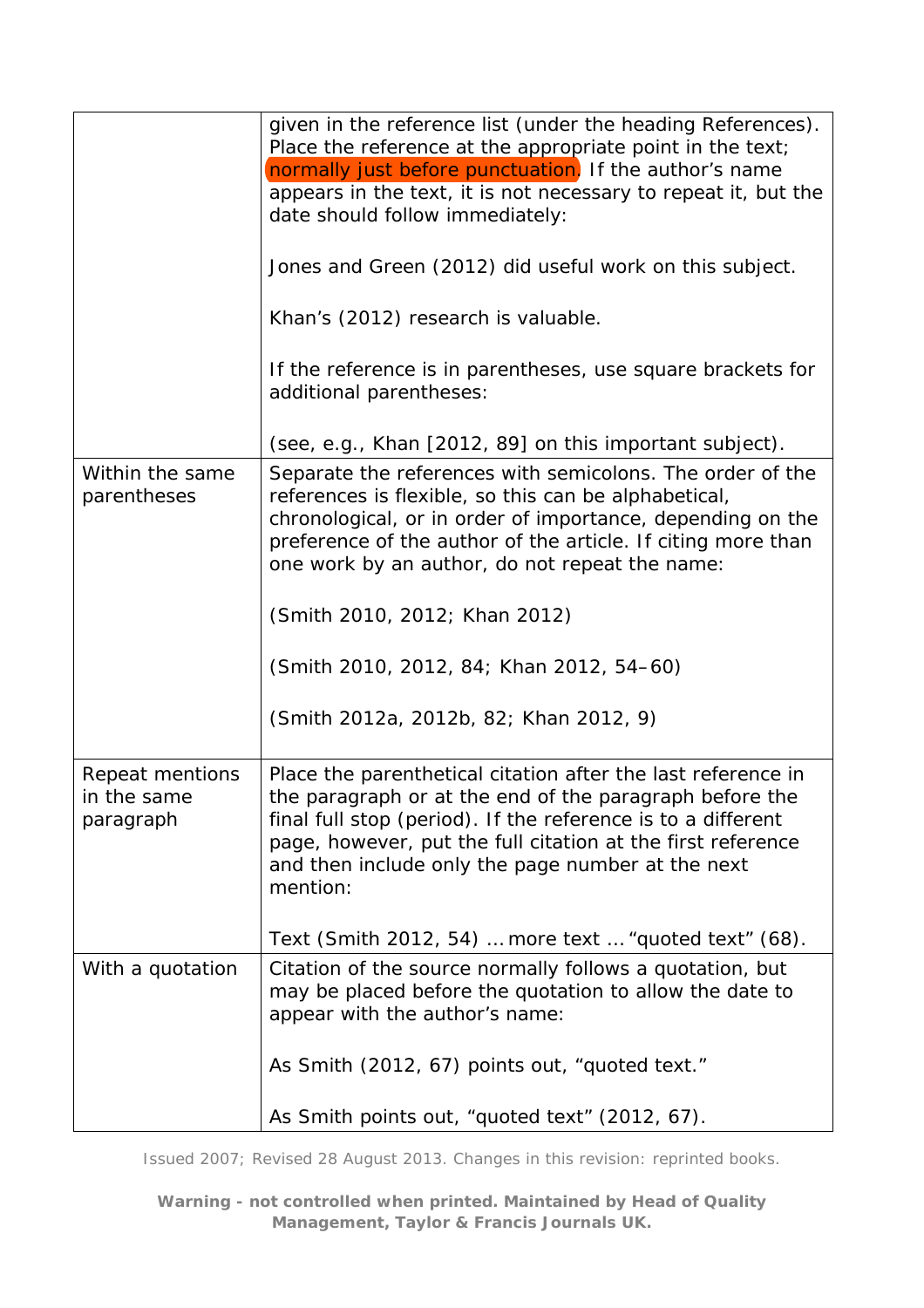|                                                                | After a displayed quotation, the source appears in<br>parentheses after the final punctuation:<br>end of displayed quotation. (Smith 2012, 67)                                                                                                                                                                                                                                                                                                                                   |
|----------------------------------------------------------------|----------------------------------------------------------------------------------------------------------------------------------------------------------------------------------------------------------------------------------------------------------------------------------------------------------------------------------------------------------------------------------------------------------------------------------------------------------------------------------|
| Page number or                                                 | (Smith 2012, 6-10)                                                                                                                                                                                                                                                                                                                                                                                                                                                               |
| other locator                                                  | (Jones 2012, vol. 2)                                                                                                                                                                                                                                                                                                                                                                                                                                                             |
| One author                                                     | Smith (2012) or (Smith 2012)                                                                                                                                                                                                                                                                                                                                                                                                                                                     |
| Two authors                                                    | Smith and Jones (2012) or (Smith and Jones 2012)                                                                                                                                                                                                                                                                                                                                                                                                                                 |
| Three authors                                                  | Smith, Jones, and Khan (2012) or (Smith, Jones, and<br>Khan 2012)                                                                                                                                                                                                                                                                                                                                                                                                                |
| Four or more<br>authors                                        | Smith et al. (2012)<br>(Smith et al. 2012)                                                                                                                                                                                                                                                                                                                                                                                                                                       |
|                                                                | If the reference list contains two publications in the same<br>year that would both shorten to the same form (e.g. Smith<br>et al. 2012), cite the surnames of the first author and as<br>many others as necessary to distinguish the two<br>references, followed by comma and et al. (NB: you cannot<br>use et al. unless it stands for two authors or more.). If this<br>would result in more than three names having to be used,<br>cite the first author plus a short title: |
|                                                                | (Smith et al., "Short Title," 2012)<br>(Smith et al., "Abbreviated Title," 2012)                                                                                                                                                                                                                                                                                                                                                                                                 |
| Authors with<br>same surname                                   | G. Smith 2012 and F. Smith 2008                                                                                                                                                                                                                                                                                                                                                                                                                                                  |
| No author                                                      | Cite first few words of title (in quotation marks or italics<br>depending on journal style for that type of work), plus the<br>year.                                                                                                                                                                                                                                                                                                                                             |
| Groups of authors<br>that would<br>shorten to the<br>same form | Cite the surnames of the first author and as many others<br>as necessary to distinguish the two references, followed by<br>comma and et al.                                                                                                                                                                                                                                                                                                                                      |
| Organization as<br>author                                      | The organization can be listed under its abbreviation so<br>that the text citation is shorter. If this is the case,<br>alphabetize the reference under the abbreviation rather<br>than the full name:                                                                                                                                                                                                                                                                            |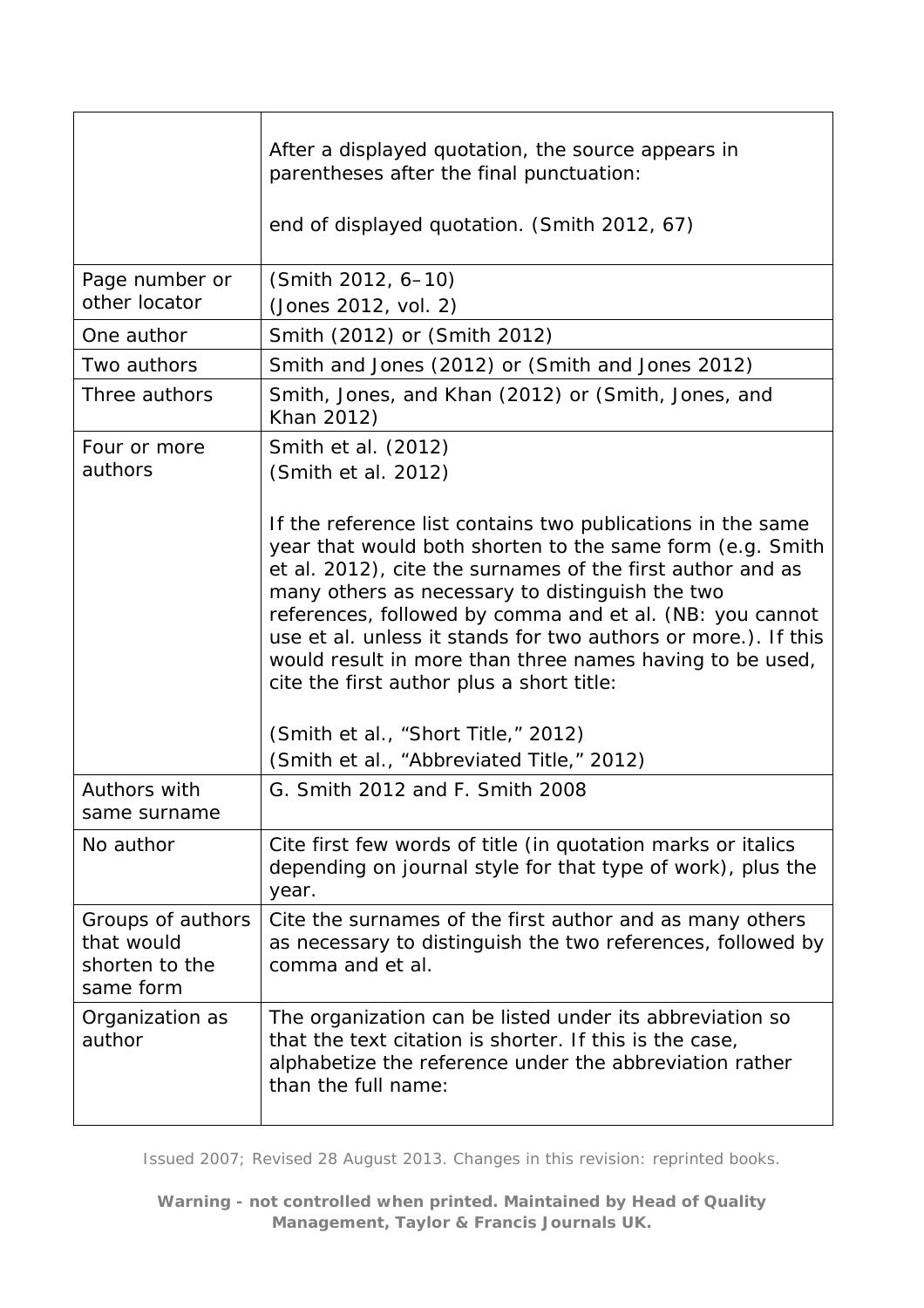<span id="page-3-0"></span>

|                                              | In the text:                                                                                                                                                                                                            |
|----------------------------------------------|-------------------------------------------------------------------------------------------------------------------------------------------------------------------------------------------------------------------------|
|                                              | (BSI 2012)                                                                                                                                                                                                              |
|                                              | In the reference list:                                                                                                                                                                                                  |
|                                              | BSI (British Standards Institution), 2012. Title                                                                                                                                                                        |
| Author with two<br>works in the<br>same year | Put a, b, c after the year<br>(Chen 2011a, 2011b)                                                                                                                                                                       |
| Secondary source                             | When it is not possible to see an original document, cite<br>the source of your information on it; do not cite the<br>original assuming that the secondary source is correct.<br>Smith's diary (as quoted in Khan 2012) |
| Classical work                               | Classical primary source references are given in the text,<br>not in the reference list.                                                                                                                                |
| Personal<br>communication                    | References to personal communications are cited only in<br>the text:                                                                                                                                                    |
|                                              | A. Colleague (personal communication, April 12, 2011)                                                                                                                                                                   |
| Unknown date                                 | (Author, n.d.)<br>(Author, forthcoming)                                                                                                                                                                                 |
| Two dates                                    | List the original date first, in square brackets:                                                                                                                                                                       |
|                                              | Author ([1890] 1983)                                                                                                                                                                                                    |
|                                              | Multivolume works:                                                                                                                                                                                                      |
|                                              | (Author 1951-71)                                                                                                                                                                                                        |
|                                              |                                                                                                                                                                                                                         |
| <b>Notes</b>                                 | Endnotes should be kept to a minimum. Any references<br>cited in notes should be included in the reference list.                                                                                                        |
|                                              |                                                                                                                                                                                                                         |
| <b>Tables and</b><br><b>figures</b>          | References cited in tables or figure legends should be<br>included in the reference list.                                                                                                                               |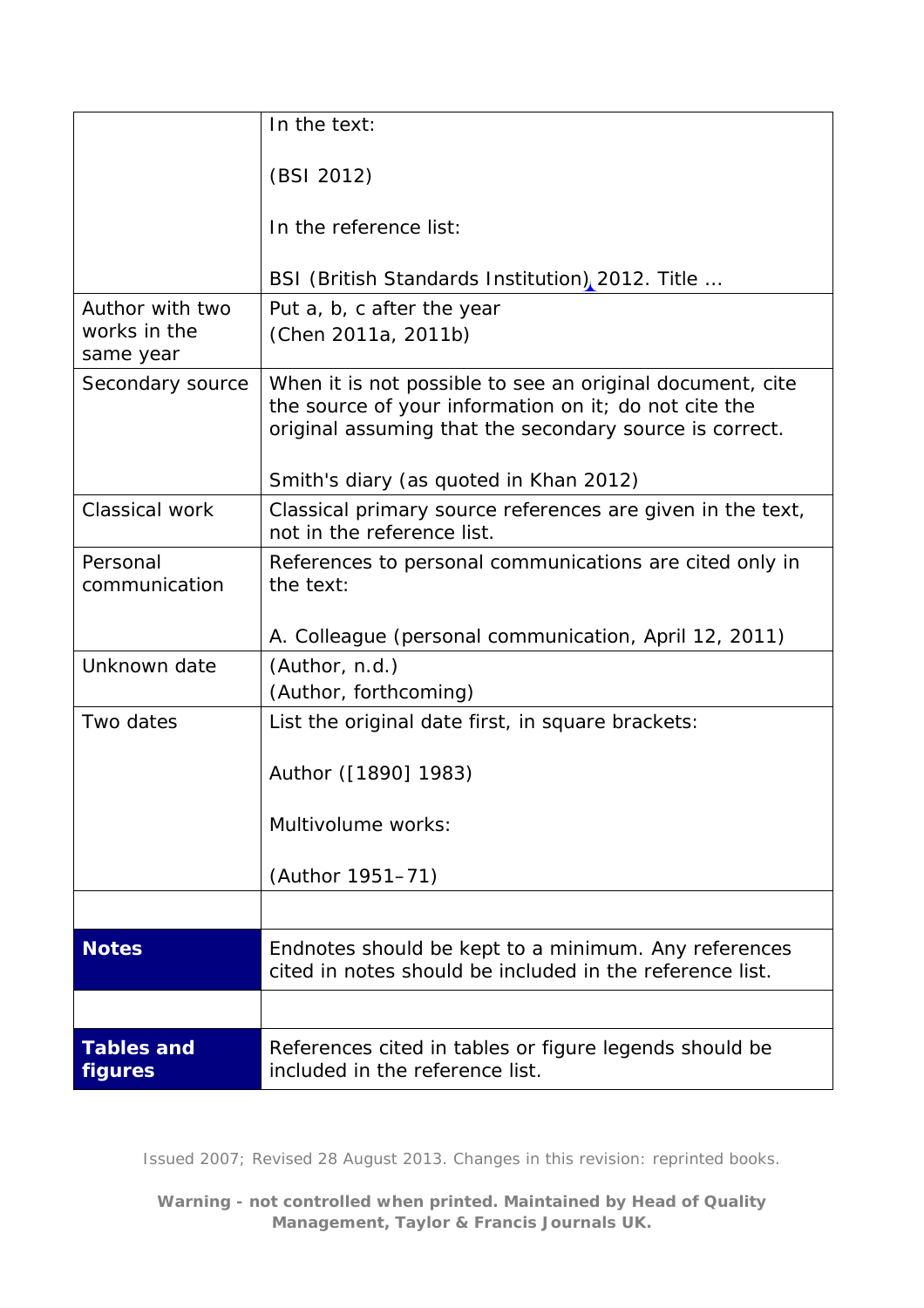<span id="page-4-1"></span><span id="page-4-0"></span>

| <b>Reference list</b>  | Use the heading References. Do not use a 3-em dash to<br>replace author names.                                                                                                                                                                                                                                                                                                                                                                                                                                                                                                                                                                                                                                                                                                                                                                                                        |
|------------------------|---------------------------------------------------------------------------------------------------------------------------------------------------------------------------------------------------------------------------------------------------------------------------------------------------------------------------------------------------------------------------------------------------------------------------------------------------------------------------------------------------------------------------------------------------------------------------------------------------------------------------------------------------------------------------------------------------------------------------------------------------------------------------------------------------------------------------------------------------------------------------------------|
| Order                  | Alphabetically by last name of author. If no author or<br>editor, order by title. Follow Chicago's letter-by-letter<br>system for alphabetizing entries. Names with particles<br>(e.g. $\boxed{2}$ von, van den) should be alphabetized by the<br>individual's personal preference if known, or traditional<br>usage.<br>A single-author entry precedes a multi-author entry that<br>begins with the same name. Successive entries by two or<br>more authors when only the first author is the same are<br>alphabetized by co-authors' last names. If references have<br>the same author(s), editor(s), etc., arrange by year of<br>publication, with undated works at the end.<br>If the reference list contains two or more items by the<br>same author in the same year, add a, b, etc. and list them<br>alphabetically by title of the work:<br>Green, Mary L. 2012a. Book Title. |
|                        | Green, Mary L. 2012b. Title of Book.                                                                                                                                                                                                                                                                                                                                                                                                                                                                                                                                                                                                                                                                                                                                                                                                                                                  |
| Form of author<br>name | Generally, use the form of the author name as it appears<br>on the title page or head of an article, but this can be<br>made consistent within the reference list if it is known that<br>an author has used two different forms (e.g. Mary Louise<br>Green and M. L. Green), to aid correct identification.                                                                                                                                                                                                                                                                                                                                                                                                                                                                                                                                                                           |
| Punctuation            | Headline-style capitalization is used. In headline style, the<br>first and last words of title and subtitle and all other major<br>words (nouns, pronouns, verbs, adjectives, adverbs) are<br>capitalized. For non-English titles, use sentence-style<br>capitalization.                                                                                                                                                                                                                                                                                                                                                                                                                                                                                                                                                                                                              |
|                        |                                                                                                                                                                                                                                                                                                                                                                                                                                                                                                                                                                                                                                                                                                                                                                                                                                                                                       |
| <b>Book</b>            |                                                                                                                                                                                                                                                                                                                                                                                                                                                                                                                                                                                                                                                                                                                                                                                                                                                                                       |
| One author             | Smith, John. 2012. Book Title: The Subtitle. Abingdon:<br>Routledge.                                                                                                                                                                                                                                                                                                                                                                                                                                                                                                                                                                                                                                                                                                                                                                                                                  |
|                        | Smith, J. J. 2012. Book Title. Abingdon: Routledge.                                                                                                                                                                                                                                                                                                                                                                                                                                                                                                                                                                                                                                                                                                                                                                                                                                   |
| Two authors            | Smith, John, and Jane Jones. 2012. Book Title: The                                                                                                                                                                                                                                                                                                                                                                                                                                                                                                                                                                                                                                                                                                                                                                                                                                    |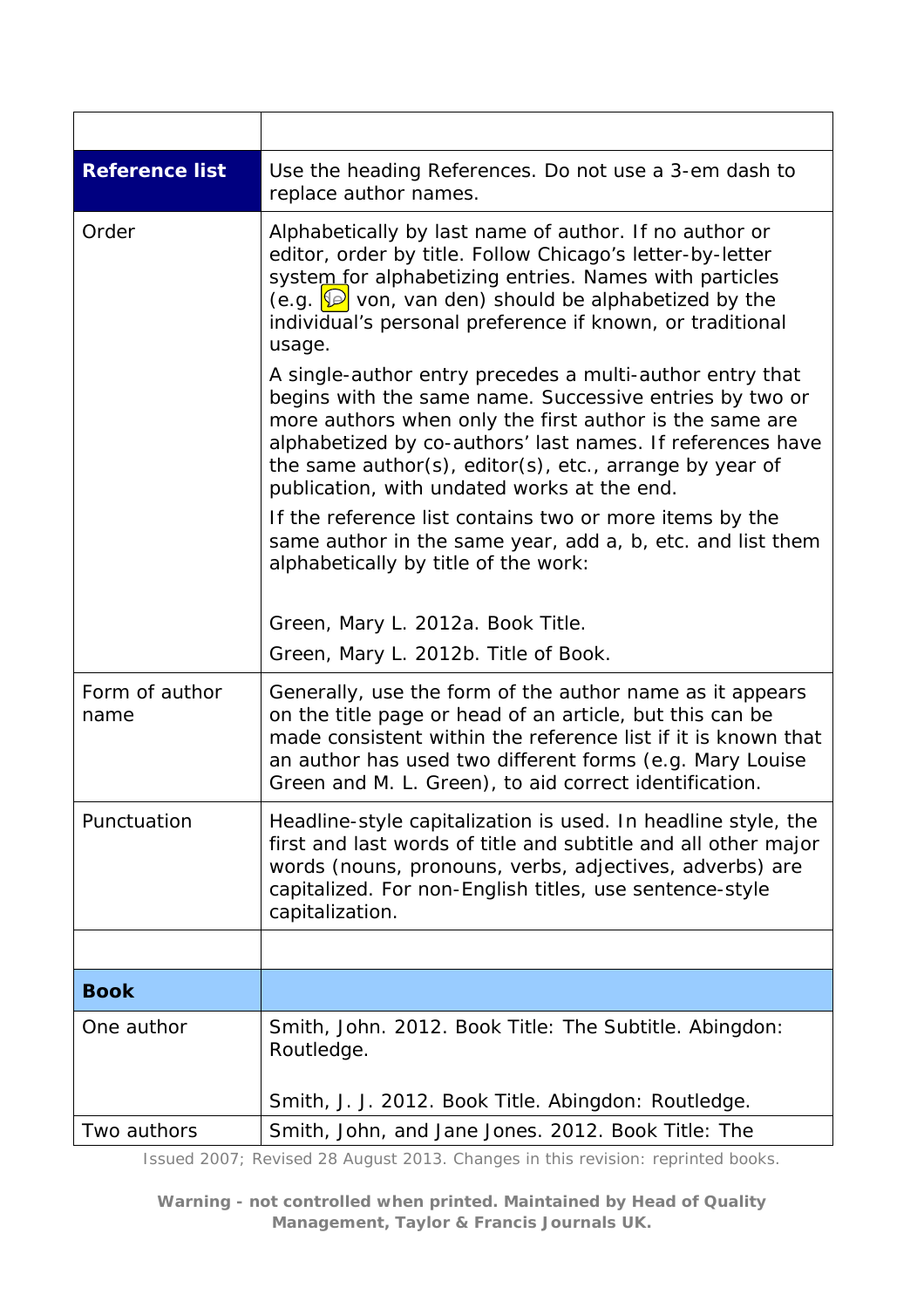|                           | Subtitle. Abingdon: Routledge.                                                                                                                                                                                 |
|---------------------------|----------------------------------------------------------------------------------------------------------------------------------------------------------------------------------------------------------------|
|                           | Smith, J. J., and J. B. Jones. 2012. Book Title: The<br>Subtitle. Abingdon: Routledge.                                                                                                                         |
| Three authors             | Smith, John, Jane Jones, and Mary Green. 2012. Book<br>Title: The Subtitle. Abingdon: Routledge.                                                                                                               |
| Four to ten<br>authors    | Give all authors' names.                                                                                                                                                                                       |
| More than ten<br>authors  | List the first seven authors followed by et al.                                                                                                                                                                |
| Organization as<br>author | University of Chicago Press. 2012. The Chicago Manual of<br>Style. 16th ed. Chicago: University of Chicago Press.                                                                                              |
| No author                 | Begin the bibliography entry with the title, and ignore<br>"the", "a" or "an" for the purposes of alphabetical order.                                                                                          |
| Chapter                   | Chapter in a single-author book:                                                                                                                                                                               |
|                           | Green, Mary. 2012. "Chapter Title." Chap. 5 in Style<br>Manual. Abingdon: Routledge.                                                                                                                           |
|                           | Chapter in a multi-author book:                                                                                                                                                                                |
|                           | Jones, Sam. 2012. "Chapter Title." In Book Title, edited by<br>John Smith, 341-346. Abingdon: Routledge.                                                                                                       |
| Edited                    | Smith, John, ed. 2012. Collected Style Manuals. Abingdon:<br>Routledge.                                                                                                                                        |
|                           | Smith, John, and Jane Jones, eds. 2012. Collected Style<br>Manuals. Abingdon: Routledge.                                                                                                                       |
| Edition                   | University of Chicago Press. 2012. The Chicago Manual of<br>Style. 16th ed. Chicago: University of Chicago Press.                                                                                              |
| Reprinted work            | Maitland, F. W. (1898) 1998. Roman Canon Law in the<br>Church of England. Reprint, Union, NJ: Lawbook<br>Exchange.                                                                                             |
| Multivolume work          | Green, M. L. 2012. Collected Correspondence. Vol. 2 of<br>The Collected Correspondence of M. L. Green. Abingdon:<br>Routledge, 2000-.<br>Khan, Lisa. 2009–12. Collected Works. 2 vols. Abingdon:<br>Routledge. |
| Translated                | Smith, John. 2012. Collected Style Manuals. Translated<br>and edited by Jane Jones. Abingdon: Routledge.                                                                                                       |
| Not in English            | If an English translation of the title is needed, it follows                                                                                                                                                   |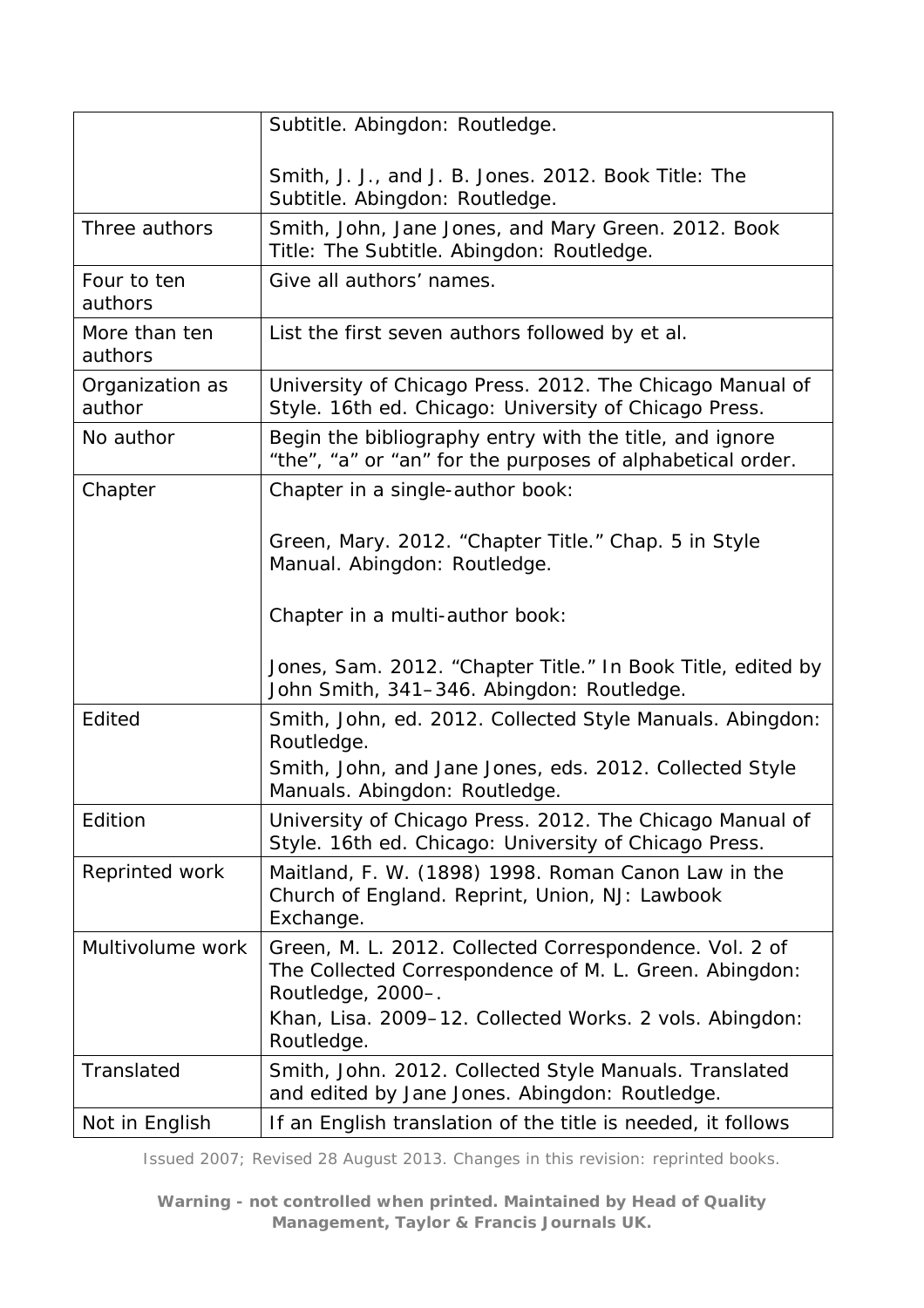<span id="page-6-0"></span>

|                         | this style:                                                                                                                                                                       |
|-------------------------|-----------------------------------------------------------------------------------------------------------------------------------------------------------------------------------|
|                         | Piaget, J., and B. Inhelder. 1951. La genèse de l'idée de<br>hasard chez l'enfant [The Origin of the Idea of Chance in<br>the Child]. Paris: Presses Universitaires de France.    |
| Online                  | If you used an online version, cite the online version,<br>include the URL or DOI:                                                                                                |
|                         | Smith, John. 2012. Book Title: The Subtitle. Abingdon:<br>Routledge. doi: xxxxxxxxxxx.<br>Smith, John. 2012. Book Title: The Subtitle. Abingdon:<br>Routledge. http://xxxxxxxxx/. |
| Place of<br>publication | Where two cities are given, include the first one only. If<br>the city could be confused with another, add the<br>abbreviation of the state, province, or country:                |
|                         | Cambridge, MA: Harvard University Press<br>Cambridge: Cambridge University Press<br><b>Oxford: Clarendon Press</b>                                                                |
|                         | New York: Macmillan                                                                                                                                                               |
|                         | Englewood Cliffs, NJ: Prentice Hall                                                                                                                                               |
|                         | Washington, DC: Smithsonian Institution Press                                                                                                                                     |
|                         | When the publisher's name includes the state name, the<br>abbreviation is not needed:                                                                                             |
|                         | Chapel Hill: University of North Carolina Press                                                                                                                                   |
| Publisher               | Omit initial "the", and "Inc.", "Ltd", "Co.", "Publishing Co.",<br>etc.                                                                                                           |
|                         |                                                                                                                                                                                   |
| <b>Journal</b>          |                                                                                                                                                                                   |
|                         | If you used an online version, cite the ollet version,<br>include a DOI (preferably) or URL.                                                                                      |
| One author              | Smith, John. 2012. "Article Title: The Subtitle." Journal<br>Title in Full 10 (1): 30-40. doi: xxxxxxxxxxx.                                                                       |
|                         | Smith, J. 2012. "Article Title: The Subtitle." Journal Title in<br>Full 10 (1): 30–40. doi: xxxxxxxxxxx.                                                                          |
| Two authors             | Smith, John, and Lisa Khan. 2012. "Article Title: The<br>Subtitle." Journal Title in Full 10 (1): 200-210.                                                                        |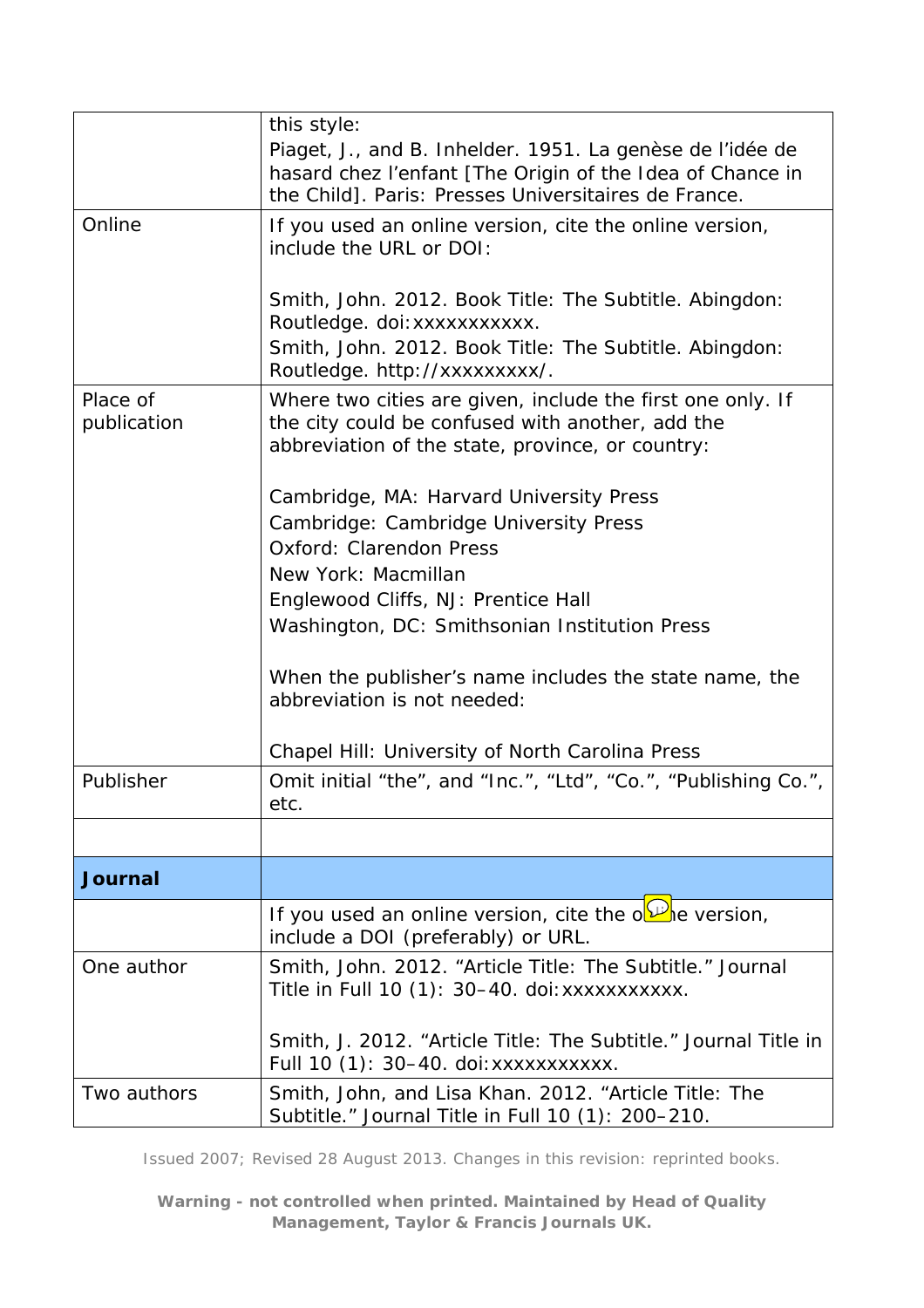<span id="page-7-0"></span>

|                          | doi: xxxxxxxxxx.                                                                                                                                                                                                                                                                                                                            |
|--------------------------|---------------------------------------------------------------------------------------------------------------------------------------------------------------------------------------------------------------------------------------------------------------------------------------------------------------------------------------------|
|                          | Smith, J. J., and L. M. Khan. 2012. "Article Title: The<br>Subtitle." Journal Title in Full 10 (1): 200-210.<br>doi:xxxxxxxxxx.                                                                                                                                                                                                             |
| Three authors            | Smith, John, Jane Jones, and Mary Green. 2012. "Article<br>Title: The Subtitle." Journal Title in Full 10 (1): 33-39.<br>doi: xxxxxxxxxx.                                                                                                                                                                                                   |
|                          | Smith, J. J., J. P. Jones, and M. G. Green. 2012. "Article<br>Title: The Subtitle." Journal Title in Full 10 (1): 33-39.<br>doi: xxxxxxxxxx.                                                                                                                                                                                                |
| Four to ten<br>authors   | Give all authors' names.                                                                                                                                                                                                                                                                                                                    |
| More than ten<br>authors | List the first seven authors followed by et al.                                                                                                                                                                                                                                                                                             |
| Translated               | Lisa Khan. 2012. "Article Title in English." [In Hindi.]<br>Journal Title in Full 10 (3): 10-29. doi: xxxxxxxxxxx.                                                                                                                                                                                                                          |
| Not in English           | Capitalize sentence-style, but according to the conventions<br>of the relevant language.                                                                                                                                                                                                                                                    |
| Other article<br>types   | Smith, John. 2012. "Title of Book Review." Review of Book<br>Title, by Lisa Khan. Journal Title in Full 10 (1): 33-39.<br>doi:xxxxxxxxxx.                                                                                                                                                                                                   |
| Issue numbers            | The issue number can be omitted if the journal is<br>paginated consecutively through the volume (or if month<br>or season is included), but it is not incorrect to include it.<br>When volume and issue number alone are used, the issue<br>number is within parentheses. If only an issue number is<br>used, it is not within parentheses: |
|                          | Journal Title, no. 25: 63-69.                                                                                                                                                                                                                                                                                                               |
|                          | If using month, abbreviate as Jan., Feb., etc. If using<br>season, spell out in full.                                                                                                                                                                                                                                                       |
|                          |                                                                                                                                                                                                                                                                                                                                             |
| <b>Conference</b>        |                                                                                                                                                                                                                                                                                                                                             |
| Proceedings              | Individual contributions to conference proceedings are<br>treated like chapters in multi-author books. If published in<br>a journal, treat as an article.                                                                                                                                                                                   |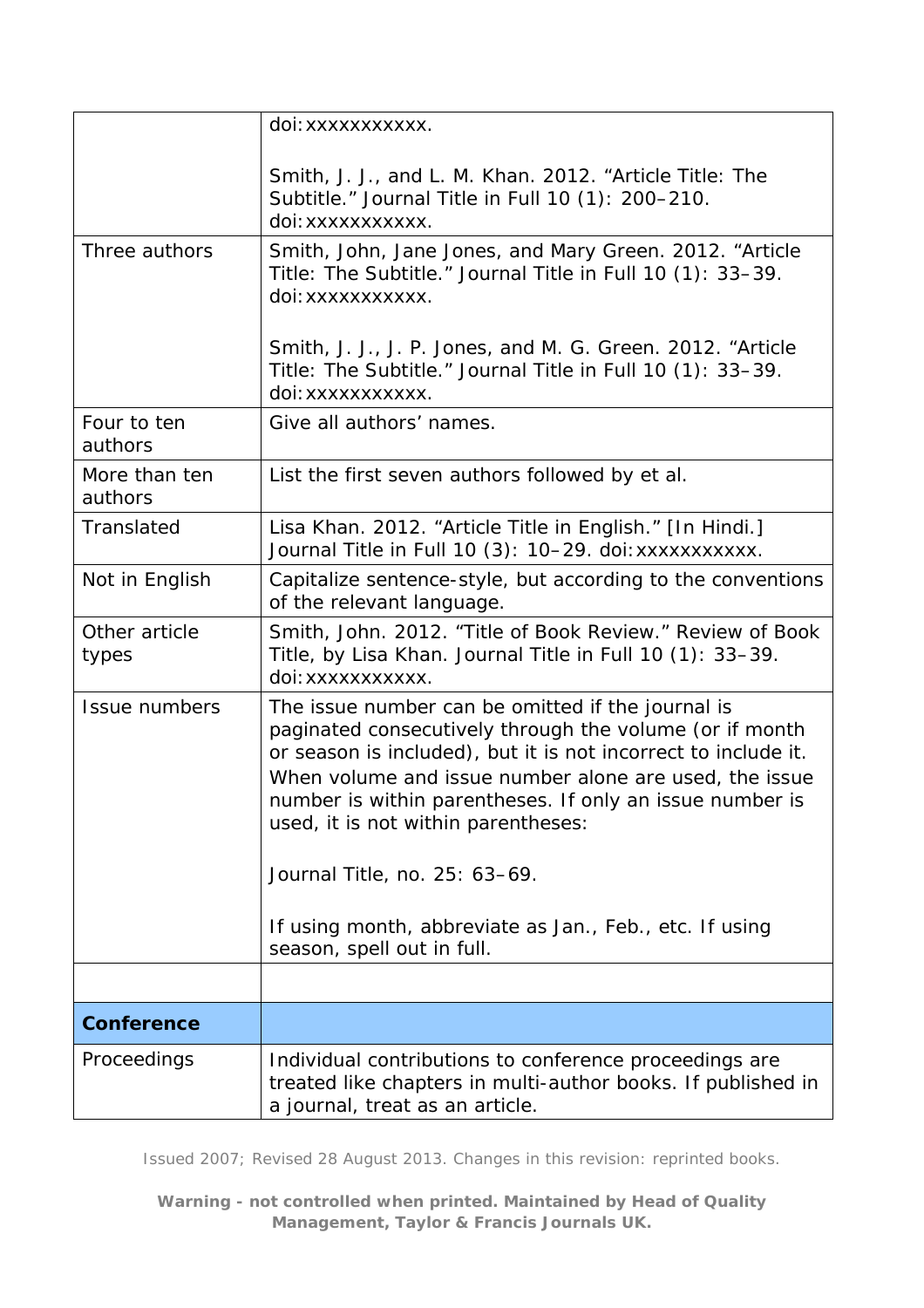<span id="page-8-2"></span><span id="page-8-1"></span><span id="page-8-0"></span>

| Paper                      | Smith, John. 2012. "Title of Paper." Paper presented at the<br>annual meeting for the Society of XXXX, Oxford,<br>November 21-24.                                                                      |
|----------------------------|--------------------------------------------------------------------------------------------------------------------------------------------------------------------------------------------------------|
| Poster                     | Smith, John. 2012. "Title of Poster." Poster presented at<br>the annual meeting for the Society of XXXX, Oxford,<br>November 21-24.                                                                    |
|                            |                                                                                                                                                                                                        |
| <b>Thesis</b>              |                                                                                                                                                                                                        |
|                            | Smith, John. 2008. "Title of Thesis." PhD diss., University<br>of Chicago.                                                                                                                             |
|                            |                                                                                                                                                                                                        |
| <b>Unpublished</b><br>work |                                                                                                                                                                                                        |
| Book or journal<br>article | Use Forthcoming instead of the date. If an article is not<br>yet accepted, treat as a thesis.                                                                                                          |
|                            |                                                                                                                                                                                                        |
|                            |                                                                                                                                                                                                        |
| <b>Internet</b>            |                                                                                                                                                                                                        |
| Website                    | In text only:                                                                                                                                                                                          |
|                            | ("As of July 19, 2012, the BBC listed on its website").                                                                                                                                                |
| Document                   | Reference depending on the type of document. Access<br>dates are not required unless no date of publication or<br>revision can be found. If citing an undated online<br>document, give an access date: |
|                            | Oxford Library. 2012. "Library Strategy." Oxford Library.<br>Accessed June 3. http://www.ol.org/library/strategy.html                                                                                  |
| Electronic mailing<br>list | In text only (name of list, date of posting, URL).                                                                                                                                                     |
| Blog<br>Multimedia         | In text only.                                                                                                                                                                                          |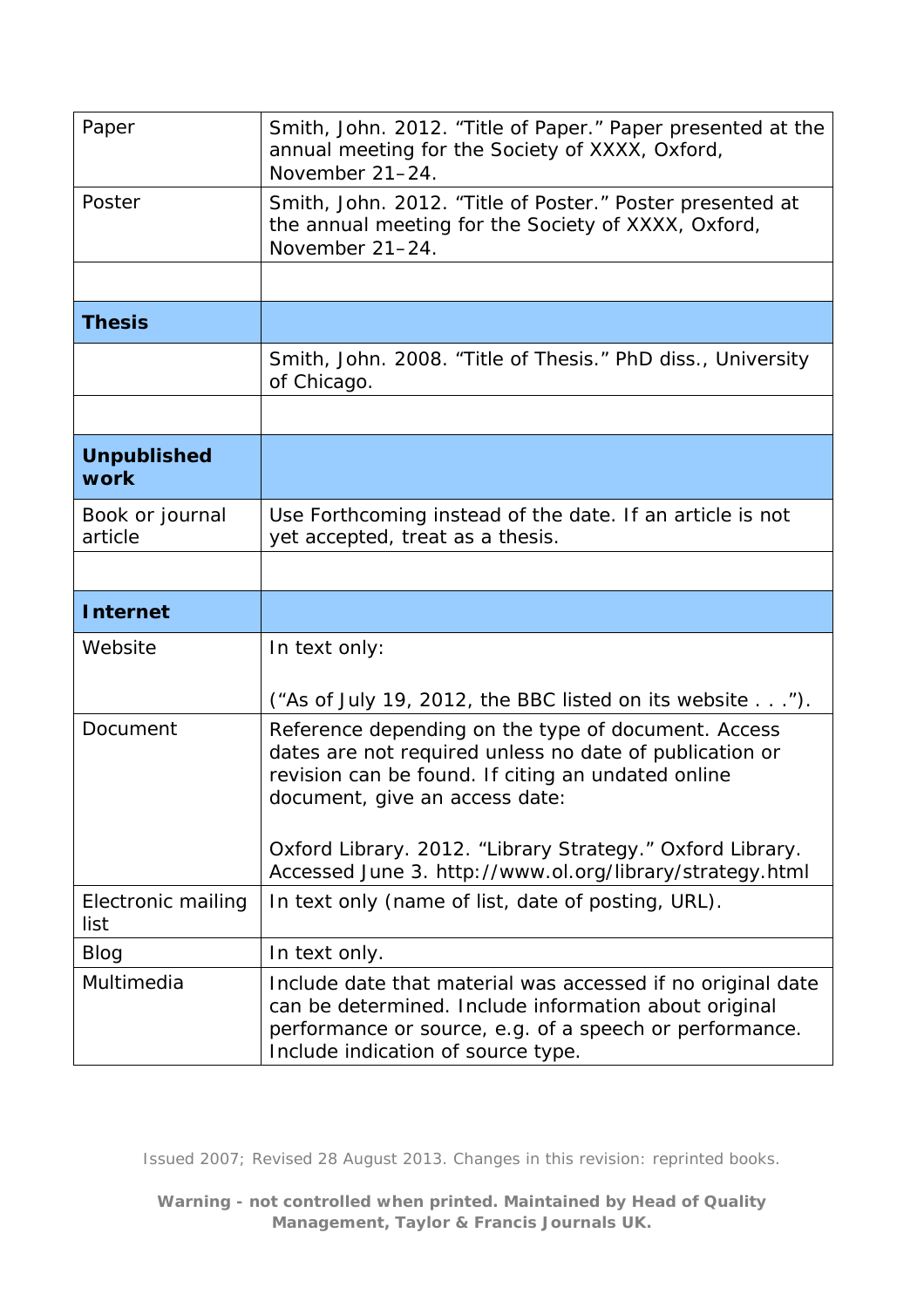<span id="page-9-2"></span><span id="page-9-1"></span><span id="page-9-0"></span>

| <b>Newspaper or</b><br>magazine                |                                                                                                                                                                                                                                                                                                                                                                                                                                                    |
|------------------------------------------------|----------------------------------------------------------------------------------------------------------------------------------------------------------------------------------------------------------------------------------------------------------------------------------------------------------------------------------------------------------------------------------------------------------------------------------------------------|
|                                                | Newspapers and magazines are cited in the text, and no<br>entry is needed in the bibliography:<br>"quotation from newspaper" (Sunday Times, April 8, 2012)<br>as noted in a <i>Guardian</i> article on February 27, 2012<br>If a reference is needed or preferred, use this style:<br>Author. 2012. "Article Title." Sunday Times, April 8.<br>http://xxxxxxxxxxxx.<br>(If no author is identified, begin the citation with the<br>article title.) |
|                                                |                                                                                                                                                                                                                                                                                                                                                                                                                                                    |
| <b>Report</b>                                  |                                                                                                                                                                                                                                                                                                                                                                                                                                                    |
|                                                | Treat pamphlets, reports, brochures and freestanding<br>publications such as exhibition catalogues as books. Give<br>sufficient information to identify the document.                                                                                                                                                                                                                                                                              |
|                                                |                                                                                                                                                                                                                                                                                                                                                                                                                                                    |
| <b>Personal</b><br>communication               |                                                                                                                                                                                                                                                                                                                                                                                                                                                    |
| Letter, telephone<br>conversation, or<br>email | Place references to personal communications such as<br>letters and conversations within the running text, not as<br>formal end references:<br>as mentioned in a letter to me from Joe Grant, March 4,<br>2003<br>Letters in published collections are cited by date of the<br>collection, with individual correspondence dates given in<br>the text:<br>In a letter to Mary Louise Green from Cambridge, June 24,<br>2010 (Green 2012, 34),        |